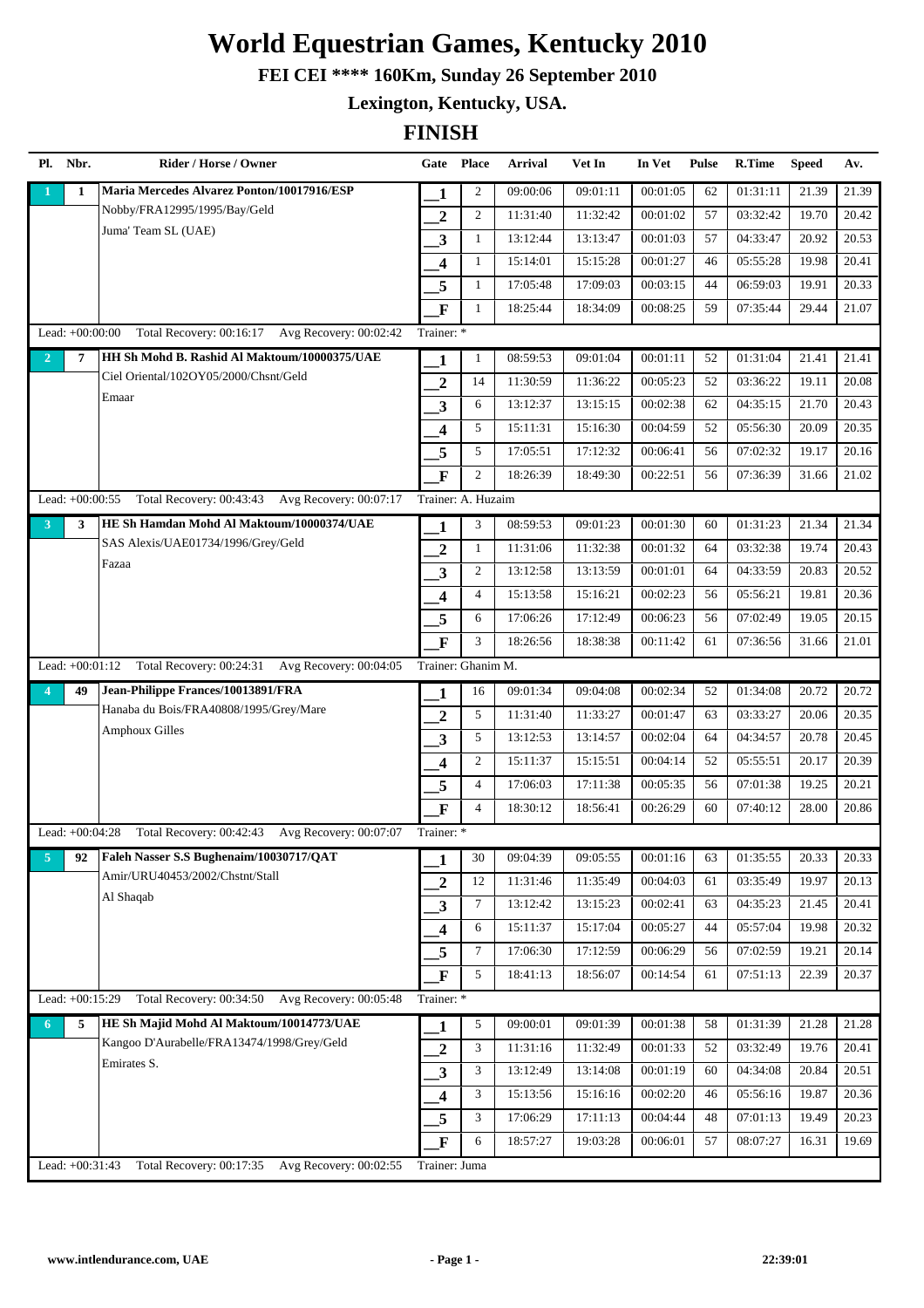**FEI CEI \*\*\*\* 160Km, Sunday 26 September 2010**

**Lexington, Kentucky, USA.**

| Pl.            | Nbr.              | Rider / Horse / Owner                              | Gate Place              |                 | <b>Arrival</b> | Vet In   | In Vet   | <b>Pulse</b> | <b>R.Time</b> | <b>Speed</b> | Av.   |
|----------------|-------------------|----------------------------------------------------|-------------------------|-----------------|----------------|----------|----------|--------------|---------------|--------------|-------|
|                | 10                | Sh Rashid Dalmook Al Maktoum/10034071/UAE          | 1                       | 6               | 08:59:58       | 09:01:51 | 00:01:53 | 60           | 01:31:51      | 21.23        | 21.23 |
|                |                   | Rukban Dikruhu Mmn/BEL40702/1998/Chstnt/Geld       | $\overline{2}$          | $7\phantom{.0}$ | 11:31:29       | 11:33:45 | 00:02:16 | 63           | 03:33:45      | 19.64        | 20.32 |
|                |                   | Al Asfa Overseas Limited                           | 3                       | $\overline{4}$  | 13:12:47       | 13:14:35 | 00:01:48 | 61           | 04:34:35      | 21.01        | 20.48 |
|                |                   |                                                    | 4                       | 8               | 15:13:59       | 15:19:03 | 00:05:04 | 50           | 05:59:03      | 19.32        | 20.20 |
|                |                   |                                                    | 5                       | 8               | 17:16:39       | 17:20:48 | 00:04:09 | 48           | 07:10:48      | 17.65        | 19.78 |
|                |                   |                                                    | $\mathbf{F}$            | $\tau$          | 18:59:13       | 19:06:56 | 00:07:43 | 56           | 08:09:13      | 18.49        | 19.62 |
|                | Lead: +00:33:29   | Total Recovery: 00:22:53 Avg Recovery: 00:03:48    | Trainer: *              |                 |                |          |          |              |               |              |       |
| 8              | 47                | Sarah Chakil/10021715/FRA                          | 1                       | 16              | 09:01:34       | 09:04:08 | 00:02:34 | 63           | 01:34:08      | 20.72        | 20.72 |
|                |                   | Sakalia/102OZ31/2002/Chstnt/Mare                   | $\overline{2}$          | 21              | 11:39:12       | 11:40:44 | 00:01:32 | 58           | 03:40:44      | 18.91        | 19.68 |
|                |                   | Mademoiselle Sarah Chakil                          | 3                       | 17              | 13:23:20       | 13:24:41 | 00:01:21 | 61           | 04:44:41      | 19.98        | 19.75 |
|                |                   |                                                    | $\overline{\mathbf{4}}$ | 13              | 15:34:19       | 15:36:31 | 00:02:12 | 44           | 06:16:31      | 17.77        | 19.27 |
|                |                   |                                                    | 5                       | 9               | 17:31:01       | 17:33:01 | 00:02:00 | 44           | 07:23:01      | 19.04        | 19.23 |
|                |                   |                                                    | $\mathbf{F}$            | 8               | 19:03:03       | 19:09:57 | 00:06:54 | 53           | 08:13:03      | 21.59        | 19.47 |
|                | Lead: $+00:37:19$ | Total Recovery: 00:16:33 Avg Recovery: 00:02:45    | Trainer: *              |                 |                |          |          |              |               |              |       |
| 9 <sup>°</sup> | 4                 | Christian Petersen/10020664/ARG                    | 1                       | 29              | 09:03:21       | 09:05:48 | 00:02:27 | 58           | 01:35:48      | 20.36        | 20.36 |
|                |                   | R P Sebastopol/ARG40387/2001/Grey/Geld             | $\overline{2}$          | 36              | 11:41:19       | 11:47:45 | 00:06:26 | 59           | 03:47:45      | 18.14        | 19.07 |
|                |                   | Estancia Rio Parana                                | 3                       | 29              | 13:28:14       | 13:32:13 | 00:03:59 | 64           | 04:52:13      | 19.82        | 19.24 |
|                |                   |                                                    | $\overline{\mathbf{4}}$ | 15              | 15:35:09       | 15:38:52 | 00:03:43 | 56           | 06:18:52      | 18.83        | 19.15 |
|                |                   |                                                    | 5                       | 12              | 17:34:32       | 17:39:53 | 00:05:21 | 56           | 07:29:53      | 17.83        | 18.94 |
|                |                   |                                                    | $\mathbf{F}$            | 9               | 19:08:02       | 19:20:43 | 00:12:41 | 58           | 08:18:02      | 22.43        | 19.28 |
|                | Lead: $+00:42:18$ | Total Recovery: 00:34:37<br>Avg Recovery: 00:05:46 | Trainer: *              |                 |                |          |          |              |               |              |       |
| 10             | 46                | Virginie Atger/10014473/FRA                        | 1                       | 16              | 09:01:34       | 09:04:08 | 00:02:34 | 52           | 01:34:08      | 20.72        | 20.72 |
|                |                   | Azim du Florival/102QE01/2002/Bay/Geld             | $\overline{2}$          | 20              | 11:39:09       | 11:40:22 | 00:01:13 | 64           | 03:40:22      | 18.97        | 19.71 |
|                |                   | Monsieur Gerard Wissler                            | 3                       | 18              | 13:23:24       | 13:24:44 | 00:01:20 | 63           | 04:44:44      | 19.86        | 19.75 |
|                |                   |                                                    | $\overline{\mathbf{4}}$ | 20              | 15:34:24       | 15:41:12 | 00:06:48 | 40           | 06:21:12      | 16.92        | 19.03 |
|                |                   |                                                    | 5                       | 11              | 17:34:21       | 17:39:18 | 00:04:57 | 48           | 07:29:18      | 18.59        | 18.96 |
|                |                   |                                                    | $\mathbf F$             | 10              | 19:08:17       | 19:16:08 | 00:07:51 | 56           | 08:18:17      | 22.05        | 19.27 |
|                | Lead: $+00:42:33$ | Total Recovery: 00:24:43 Avg Recovery: 00:04:07    | Trainer: *              |                 |                |          |          |              |               |              |       |
| 11             | 50                | Cecile Miletto Mosti/10014312/FRA                  | 1                       | 16              | 09:01:34       | 09:04:08 | 00:02:34 | 61           | 01:34:08      | 20.72        | 20.72 |
|                |                   | Easy Fontnoire/102NR36/2002/Grey/Mare              | $\boldsymbol{2}$        | 26              | 11:38:52       | 11:41:51 | 00:02:59 | 63           | 03:41:51      | 18.75        | 19.58 |
|                |                   | M. Jacques Faure - Mme Catherine Faure             | 3                       | 22              | 13:23:16       | 13:27:59 | 00:04:43 | 54           | 04:47:59      | 19.32        | 19.52 |
|                |                   |                                                    | $\overline{\mathbf{4}}$ | 18              | 15:34:22       | 15:39:48 | 00:05:26 | 48           | 06:19:48      | 17.77        | 19.10 |
|                |                   |                                                    | 5                       | 13              | 17:34:23       | 17:40:34 | 00:06:11 | 52           | 07:30:34      | 17.89        | 18.91 |
|                |                   |                                                    | $\mathbf{F}$            | 11              | 19:08:26       | 19:16:30 | 00:08:04 | 55           | 08:18:26      | 22.56        | 19.26 |
|                | Lead: +00:42:42   | Total Recovery: 00:29:57 Avg Recovery: 00:04:59    | Trainer: *              |                 |                |          |          |              |               |              |       |
| 12             | 13                | HH Sh Nasser B. Hamad Al Khalifa/10018838/BRN      | $\mathbf{1}$            | 11              | 09:00:21       | 09:02:36 | 00:02:15 | 56           | 01:32:36      | 21.06        | 21.06 |
|                |                   | Khandela des Vialette/FRA42231/1998/Chstnt/Mare    | $\boldsymbol{2}$        | 8               | 11:31:27       | 11:33:46 | 00:02:19 | 64           | 03:33:46      | 19.76        | 20.32 |
|                |                   | Royal Endurance Team of Bahrain                    | $\mathbf{3}$            | 9               | 13:12:56       | 13:15:51 | 00:02:55 | 63           | 04:35:51      | 20.59        | 20.38 |
|                |                   |                                                    | 4                       | 10              | 15:18:14       | 15:24:13 | 00:05:59 | 48           | 06:04:13      | 18.47        | 19.92 |
|                |                   |                                                    | 5                       | 10              | 17:29:12       | 17:34:28 | 00:05:16 | 48           | 07:24:28      | 15.78        | 19.17 |
|                |                   |                                                    | $\mathbf F$             | 12              | 19:10:59       | 19:20:10 | 00:09:11 | 58           | 08:20:59      | 19.11        | 19.16 |
|                | Lead: +00:45:15   | Total Recovery: 00:27:55 Avg Recovery: 00:04:39    | Trainer: *              |                 |                |          |          |              |               |              |       |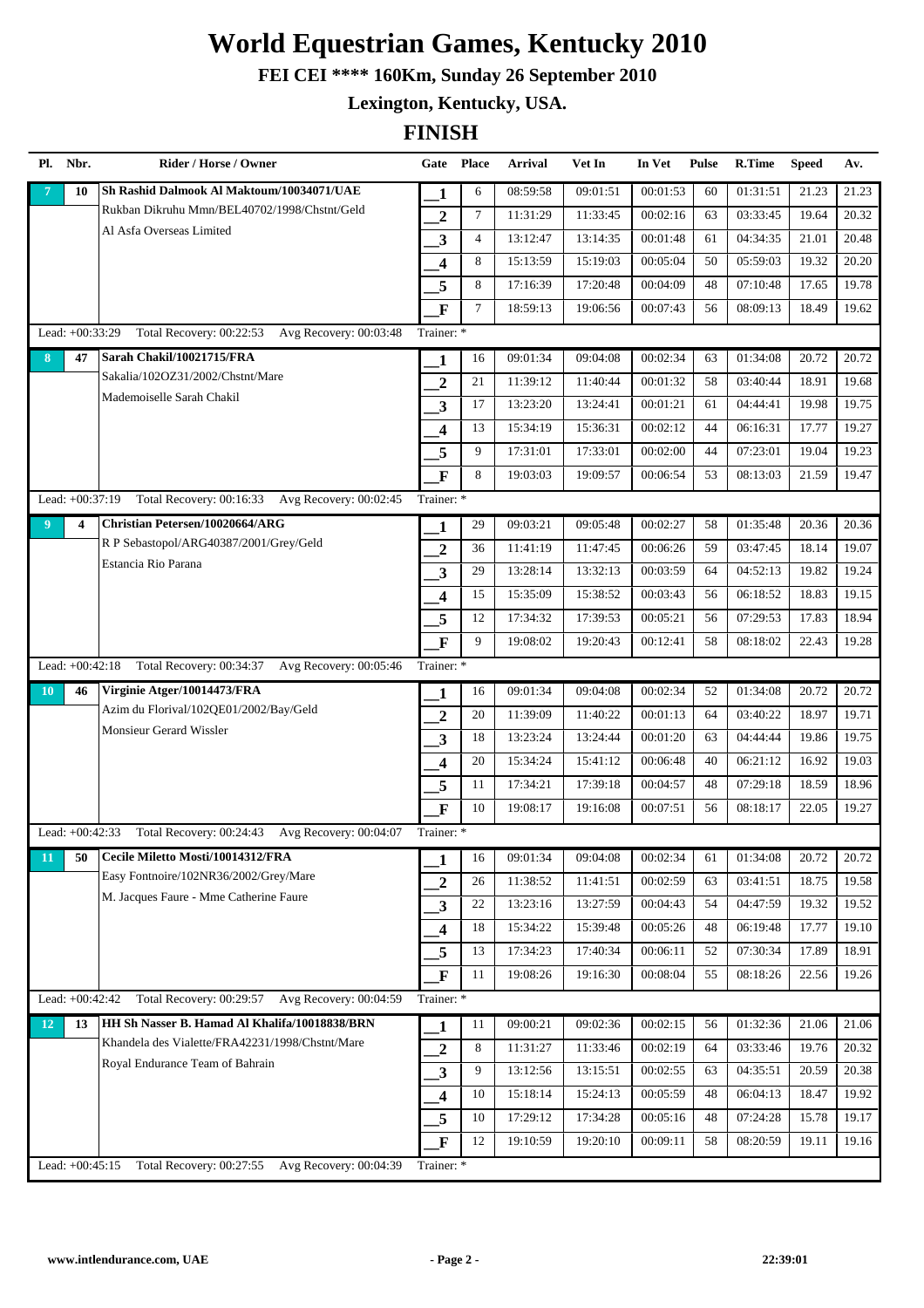**FEI CEI \*\*\*\* 160Km, Sunday 26 September 2010**

**Lexington, Kentucky, USA.**

| Pl. Nbr.          | Rider / Horse / Owner                              |                         | Gate Place | <b>Arrival</b> | Vet In   | In Vet   | <b>Pulse</b> | R.Time   | <b>Speed</b> | Av.   |
|-------------------|----------------------------------------------------|-------------------------|------------|----------------|----------|----------|--------------|----------|--------------|-------|
| 23<br>13          | Andre Vidiz/10014024/BRA                           | 1                       | 38         | 09:04:57       | 09:08:34 | 00:03:37 | 58           | 01:38:34 | 19.78        | 19.78 |
|                   | Nuit Endurance/BRA40757/2002/Grey/Geld             | $\boldsymbol{2}$        | 37         | 11:47:10       | 11:48:45 | 00:01:35 | 50           | 03:48:45 | 18.39        | 18.99 |
|                   | Leo Steinbruch                                     | $\overline{\mathbf{3}}$ | 33         | 13:34:30       | 13:37:42 | 00:03:12 | 44           | 04:57:42 | 18.54        | 18.89 |
|                   |                                                    | $\overline{\mathbf{4}}$ | 25         | 15:47:25       | 15:49:53 | 00:02:28 | 48           | 06:29:53 | 17.70        | 18.61 |
|                   |                                                    | 5                       | 16         | 17:47:35       | 17:50:13 | 00:02:38 | 48           | 07:40:13 | 18.00        | 18.51 |
|                   |                                                    | F                       | 13         | 19:19:51       | 19:25:33 | 00:05:42 | 55           | 08:29:51 | 21.76        | 18.83 |
| Lead: +00:54:07   | Total Recovery: 00:19:12 Avg Recovery: 00:03:12    | Trainer: *              |            |                |          |          |              |          |              |       |
| 42<br>14          | Jordi Arboix Santacreu/10017718/ESP                | 1                       | 36         | 09:06:02       | 09:08:13 | 00:02:11 | 64           | 01:38:13 | 19.85        | 19.85 |
|                   | Ottello/102UC09/2001/Grey/Stall                    | $\overline{2}$          | 24         | 11:38:55       | 11:41:41 | 00:02:46 | 40           | 03:41:41 | 19.39        | 19.60 |
|                   | Juma' Team SL (UAE)                                | $\mathbf{3}$            | 28         | 13:24:12       | 13:31:20 | 00:07:08 | 56           | 04:51:20 | 18.35        | 19.30 |
|                   |                                                    | $\overline{\mathbf{4}}$ | 19         | 15:34:21       | 15:40:58 | 00:06:37 | 46           | 06:20:58 | 18.21        | 19.04 |
|                   |                                                    | 5                       | 14         | 17:34:23       | 17:42:27 | 00:08:04 | 48           | 07:32:27 | 17.71        | 18.83 |
|                   |                                                    | $\mathbf{F}$            | 14         | 19:20:05       | 19:29:17 | 00:09:12 | 57           | 08:30:05 | 18.74        | 18.82 |
| Lead: $+00:54:21$ | Total Recovery: 00:35:58 Avg Recovery: 00:05:59    | Trainer: *              |            |                |          |          |              |          |              |       |
| 15<br>58          | Gabriela Dr. Forster/10013912/GER                  | 1                       | 24         | 09:00:03       | 09:04:43 | 00:04:40 | 53           | 01:34:43 | 20.59        | 20.59 |
|                   | Priceless Gold/USA10795/1998/Grey/Geld             | $\overline{2}$          | 15         | 11:31:11       | 11:37:37 | 00:06:26 | 64           | 03:37:37 | 19.48        | 19.96 |
|                   | Forster Gabriela                                   | $\mathbf{3}$            | 19         | 13:19:28       | 13:26:16 | 00:06:48 | 63           | 04:46:16 | 18.62        | 19.64 |
|                   |                                                    | $\boldsymbol{4}$        | 14         | 15:29:57       | 15:37:01 | 00:07:04 | 52           | 06:17:01 | 17.98        | 19.24 |
|                   |                                                    | 5                       | 15         | 17:40:24       | 17:45:42 | 00:05:18 | 56           | 07:35:42 | 16.09        | 18.70 |
|                   |                                                    | $\mathbf{F}$            | 15         | 19:20:47       | 19:35:27 | 00:14:40 | 61           | 08:30:47 | 19.61        | 18.80 |
| Lead: +00:55:03   | Total Recovery: 00:44:56 Avg Recovery: 00:07:29    | Trainer: *              |            |                |          |          |              |          |              |       |
| 57<br>16          | Sabrina Arnold/10013909/GER                        | 1                       | 64         | 09:11:21       | 09:14:58 | 00:03:37 | 59           | 01:44:58 | 18.58        | 18.58 |
|                   | Beau ox/GER42912/2000/Chstnt/Geld                  | $\overline{2}$          | 44         | 11:51:43       | 11:53:51 | 00:02:08 | 63           | 03:53:51 | 18.57        | 18.58 |
|                   | Arnold Sabrina                                     | 3                       | 36         | 13:40:35       | 13:43:01 | 00:02:26 | 61           | 05:03:01 | 18.48        | 18.55 |
|                   |                                                    | $\overline{\mathbf{4}}$ | 26         | 15:48:30       | 15:51:59 | 00:03:29 | 52           | 06:31:59 | 18.34        | 18.51 |
|                   |                                                    | 5                       | 17         | 17:47:40       | 17:50:19 | 00:02:39 | 52           | 07:40:19 | 18.53        | 18.51 |
|                   |                                                    | $\overline{\mathbf{F}}$ | 16         | 19:20:51       | 19:30:16 | 00:09:25 | 46           | 08:30:51 | 21.37        | 18.79 |
| Lead: +00:55:07   | Total Recovery: 00:23:44 Avg Recovery: 00:03:57    | Trainer: *              |            |                |          |          |              |          |              |       |
| 17<br>60          | Belinda Hitzler/10013914/GER                       | 1                       | 58         | 09:11:32       | 09:13:41 | 00:02:09 | 56           | 01:43:41 | 18.81        | 18.81 |
|                   | Shagar/GER18321/1994/Bay/Geld                      | $\overline{2}$          | 48         | 11:51:48       | 11:54:27 | 00:02:39 | 59           | 03:54:27 | 18.31        | 18.53 |
|                   | Schelldorf Stephan                                 | 3                       | 34         | 13:40:42       | 13:42:11 | 00:01:29 | 58           | 05:02:11 | 18.87        | 18.61 |
|                   |                                                    | $\overline{\mathbf{4}}$ | 30         | 15:48:40       | 15:53:59 | 00:05:19 | 52           | 06:33:59 | 17.78        | 18.41 |
|                   |                                                    | 5                       | 19         | 17:47:49       | 17:55:16 | 00:07:27 | 52           | 07:45:16 | 17.76        | 18.31 |
|                   |                                                    | $\mathbf{F}$            | 17         | 19:22:38       | 19:33:30 | 00:10:52 | 57           | 08:32:38 | 22.80        | 18.73 |
| Lead: +00:56:54   | Total Recovery: 00:29:55<br>Avg Recovery: 00:04:59 | Trainer: *              |            |                |          |          |              |          |              |       |
| 105<br>18         | Debora Reich/10047826/USA                          | 1                       | 13         | 09:00:58       | 09:03:05 | 00:02:07 | 49           | 01:33:05 | 20.95        | 20.95 |
|                   | DJB Juniper/USA42253/2002/Grey/Mare                | $\overline{2}$          | 6          | 11:31:13       | 11:33:33 | 00:02:20 | 64           | 03:33:33 | 19.87        | 20.34 |
|                   |                                                    | $\mathbf{3}$            | 13         | 13:14:13       | 13:22:18 | 00:08:05 | 61           | 04:42:18 | 18.59        | 19.91 |
|                   |                                                    | $\boldsymbol{4}$        | 11         | 15:28:38       | 15:34:35 | 00:05:57 | 52           | 06:14:35 | 17.68        | 19.37 |
|                   |                                                    | 5                       | 18         | 17:46:52       | 17:50:25 | 00:03:33 | 52           | 07:40:25 | 14.75        | 18.50 |
|                   |                                                    | $\overline{\mathbf{F}}$ | 18         | 19:32:55       | 19:44:34 | 00:11:39 | 55           | 08:42:55 | 17.28        | 18.36 |
| Lead: +01:07:11   | Avg Recovery: 00:05:36<br>Total Recovery: 00:33:41 | Trainer: *              |            |                |          |          |              |          |              |       |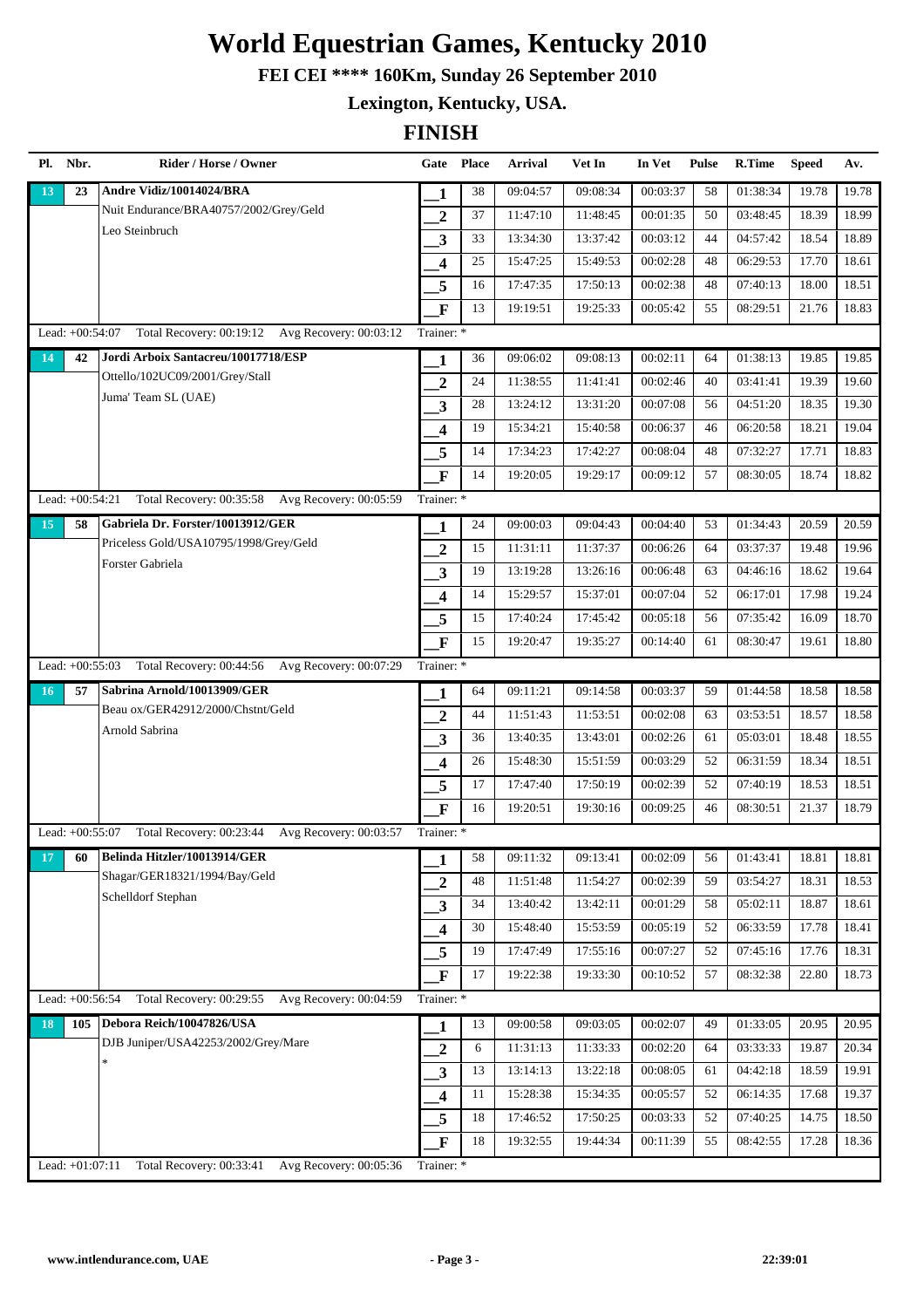**FEI CEI \*\*\*\* 160Km, Sunday 26 September 2010**

**Lexington, Kentucky, USA.**

| Pl. | Nbr.            | Rider / Horse / Owner                              | Gate Place              |    | Arrival  | Vet In   | In Vet   | <b>Pulse</b> | R.Time   | <b>Speed</b> | Av.   |
|-----|-----------------|----------------------------------------------------|-------------------------|----|----------|----------|----------|--------------|----------|--------------|-------|
| 19  | 81              | Carmen Romer/10027066/NED                          | 1                       | 26 | 09:03:06 | 09:05:19 | 00:02:13 | 59           | 01:35:19 | 20.46        | 20.46 |
|     |                 | Tuff Enuff FA/102RG38/1997/Grey/Mare               | 2                       | 12 | 11:31:36 | 11:35:49 | 00:04:13 | 56           | 03:35:49 | 19.87        | 20.13 |
|     |                 | Fountain John D                                    | 3                       | 11 | 13:15:25 | 13:17:42 | 00:02:17 | 59           | 04:37:42 | 20.65        | 20.25 |
|     |                 |                                                    | 4                       | 12 | 15:32:48 | 15:34:52 | 00:02:04 | 52           | 06:14:52 | 16.80        | 19.35 |
|     |                 |                                                    | 5                       | 20 | 17:55:09 | 17:58:23 | 00:03:14 | 42           | 07:48:23 | 13.54        | 18.19 |
|     |                 |                                                    | $\mathbf F$             | 19 | 19:47:26 | 19:53:17 | 00:05:51 | 52           | 08:57:26 | 15.64        | 17.86 |
|     | Lead: +01:21:42 | Total Recovery: 00:19:52 Avg Recovery: 00:03:18    | Trainer: *              |    |          |          |          |              |          |              |       |
| 20  | 26              | Ahmed Abdulla Al Hazza/10014212/BRN                | 1                       | 34 | 09:05:11 | 09:07:21 | 00:02:10 | 58           | 01:37:21 | 20.03        | 20.03 |
|     |                 | Kheopsy Du Pilat/FRA43227/1998/Chsnt/Geld          | $\overline{2}$          | 25 | 11:39:12 | 11:41:50 | 00:02:38 | 61           | 03:41:50 | 19.23        | 19.58 |
|     |                 | Royal Endurance Team of Bahrain                    | $\overline{\mathbf{3}}$ | 20 | 13:23:12 | 13:27:16 | 00:04:04 | 63           | 04:47:16 | 19.53        | 19.57 |
|     |                 |                                                    | 4                       | 21 | 15:34:32 | 15:43:00 | 00:08:28 | 56           | 06:23:00 | 17.05        | 18.94 |
|     |                 |                                                    | 5                       | 21 | 17:53:47 | 18:01:36 | 00:07:49 | 64           | 07:51:36 | 14.29        | 18.07 |
|     |                 |                                                    | $\mathbf F$             | 20 | 19:56:29 | 20:10:28 | 00:13:59 | 58           | 09:06:29 | 14.42        | 17.57 |
|     | Lead: +01:30:45 | Total Recovery: 00:39:08 Avg Recovery: 00:06:31    | Trainer: *              |    |          |          |          |              |          |              |       |
| 21  | 16              | Pietro Di Geronimo/10032032/BEL                    | 1                       | 68 | 09:13:40 | 09:15:40 | 00:02:00 | 54           | 01:45:40 | 18.45        | 18.45 |
|     |                 | SD Mengali/BEL40696/1999/Chstnt/Geld               | $\overline{2}$          | 60 | 12:01:46 | 12:03:17 | 00:01:31 | 60           | 04:03:17 | 17.40        | 17.86 |
|     |                 | Di Geronimo Pietro                                 | 3                       | 53 | 13:52:12 | 13:55:11 | 00:02:59 | 59           | 05:15:11 | 17.77        | 17.84 |
|     |                 |                                                    | 4                       | 43 | 16:11:25 | 16:16:32 | 00:05:07 | 52           | 06:56:32 | 16.10        | 17.41 |
|     |                 |                                                    | 5                       | 26 | 18:15:42 | 18:20:50 | 00:05:08 | 52           | 08:10:50 | 17.04        | 17.36 |
|     |                 |                                                    | $\mathbf{F}$            | 21 | 19:56:35 | 20:05:33 | 00:08:58 | 57           | 09:06:35 | 19.37        | 17.56 |
|     | Lead: +01:30:51 | Total Recovery: 00:25:43 Avg Recovery: 00:04:17    | Trainer: *              |    |          |          |          |              |          |              |       |
| 22  | 56              | Melanie Arnold/10013908/GER                        | 1                       | 63 | 09:11:24 | 09:14:52 | 00:03:28 | 60           | 01:44:52 | 18.59        | 18.59 |
|     |                 | Shaika Bint Kheoma/GER42843/2000/Black/Mare        | $\overline{2}$          | 45 | 11:51:46 | 11:53:53 | 00:02:07 | 60           | 03:53:53 | 18.56        | 18.57 |
|     |                 | Arnold Adolf                                       | 3                       | 35 | 13:40:33 | 13:42:55 | 00:02:22 | 58           | 05:02:55 | 18.51        | 18.56 |
|     |                 |                                                    | $\overline{\mathbf{4}}$ | 28 | 15:48:33 | 15:52:38 | 00:04:05 | 56           | 06:32:38 | 18.19        | 18.48 |
|     |                 |                                                    | 5                       | 22 | 17:55:11 | 18:02:03 | 00:06:52 | 52           | 07:52:03 | 15.94        | 18.05 |
|     |                 |                                                    | $\mathbf{F}$            | 22 | 19:56:40 | 20:02:46 | 00:06:06 | 55           | 09:06:40 | 14.47        | 17.56 |
|     | Lead: +01:30:56 | Total Recovery: 00:25:00 Avg Recovery: 00:04:10    | Trainer: *              |    |          |          |          |              |          |              |       |
| 23  | 43              | Alex Luque Moral/10019584/ESP                      | 1                       | 71 | 09:11:15 | 09:18:21 | 00:07:06 | 48           | 01:48:21 | 18.00        | 18.00 |
|     |                 | Sankoc/ESP41555/2001/Grey/Geld                     | $\overline{2}$          | 57 | 11:59:45 | 12:02:31 | 00:02:46 | 56           | 04:02:31 | 17.84        | 17.91 |
|     |                 | Alex Luque                                         | 3                       | 54 | 13:52:09 | 13:56:05 | 00:03:56 | 58           | 05:16:05 | 17.37        | 17.79 |
|     |                 |                                                    | $\overline{\mathbf{4}}$ | 41 | 16:10:37 | 16:15:46 | 00:05:09 | 54           | 06:55:46 | 16.37        | 17.45 |
|     |                 |                                                    | 5                       | 27 | 18:15:40 | 18:23:27 | 00:07:47 | 60           | 08:13:27 | 16.30        | 17.27 |
|     |                 |                                                    | $\mathbf F$             | 23 | 20:00:27 | 20:17:06 | 00:16:39 | 56           | 09:10:27 | 18.95        | 17.44 |
|     | Lead: +01:34:43 | Total Recovery: 00:43:23 Avg Recovery: 00:07:13    | Trainer: *              |    |          |          |          |              |          |              |       |
| 24  | 19              | Lilian Bueno Garrubo/10014189/BRA                  | 1                       | 43 | 09:05:02 | 09:10:02 | 00:05:00 | 60           | 01:40:02 | 19.49        | 19.49 |
|     |                 | Juda Hem/BRA40287/1997/Grey/Geld                   | $\overline{2}$          | 49 | 11:52:04 | 11:54:52 | 00:02:48 | 59           | 03:54:52 | 17.75        | 18.50 |
|     |                 | Joao Roberto de Souza Naves                        | 3                       | 43 | 13:41:55 | 13:45:03 | 00:03:08 | 60           | 05:05:03 | 18.21        | 18.43 |
|     |                 |                                                    | $\overline{\mathbf{4}}$ | 44 | 16:12:09 | 16:16:59 | 00:04:50 | 52           | 06:56:59 | 14.58        | 17.40 |
|     |                 |                                                    | 5                       | 30 | 18:18:07 | 18:25:41 | 00:07:34 | 60           | 08:15:41 | 16.09        | 17.19 |
|     |                 |                                                    | $\mathbf F$             | 24 | 20:00:33 | 20:16:18 | 00:15:45 | 56           | 09:10:33 | 19.68        | 17.44 |
|     | Lead: +01:34:49 | Total Recovery: 00:39:05<br>Avg Recovery: 00:06:30 | Trainer: *              |    |          |          |          |              |          |              |       |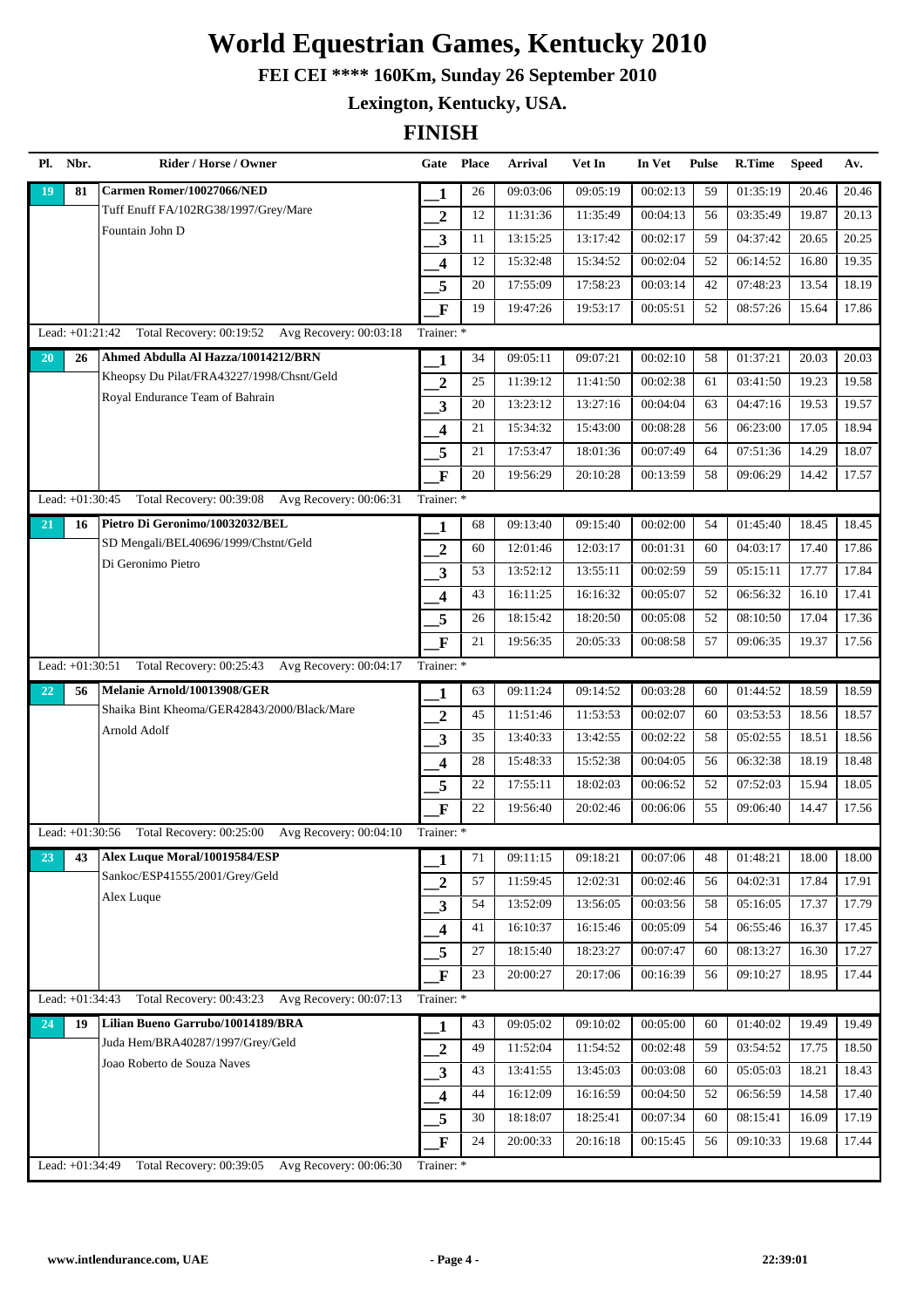**FEI CEI \*\*\*\* 160Km, Sunday 26 September 2010**

**Lexington, Kentucky, USA.**

| Pl. | Nbr.              | Rider / Horse / Owner                              | Gate Place              |    | <b>Arrival</b>        | Vet In   | In Vet   | <b>Pulse</b> | R.Time   | <b>Speed</b> | Av.   |
|-----|-------------------|----------------------------------------------------|-------------------------|----|-----------------------|----------|----------|--------------|----------|--------------|-------|
| 25  | 87                | Joao Raposo/10014058/POR                           | 1                       | 66 | 09:12:14              | 09:15:29 | 00:03:15 | 54           | 01:45:29 | 18.49        | 18.49 |
|     |                   | Titanic/POR40312/2000/Chstnt/Geld                  | $\overline{2}$          | 56 | 11:59:49              | 12:02:13 | 00:02:24 | 60           | 04:02:13 | 17.51        | 17.93 |
|     |                   | Raposo Joao Francisco                              | 3                       | 55 | 13:52:07              | 13:56:19 | 00:04:12 | 55           | 05:16:19 | 17.25        | 17.77 |
|     |                   |                                                    | $\overline{\mathbf{4}}$ | 45 | 16:10:40              | 16:17:10 | 00:06:30 | 52           | 06:57:10 | 16.18        | 17.39 |
|     |                   |                                                    | 5                       | 28 | 18:15:37              | 18:25:30 | 00:09:53 | 47           | 08:15:30 | 16.16        | 17.20 |
|     |                   |                                                    | $\mathbf F$             | 25 | 20:03:26              | 20:13:58 | 00:10:32 | 55           | 09:13:26 | 18.64        | 17.35 |
|     | Lead: +01:37:42   | Total Recovery: 00:36:46<br>Avg Recovery: 00:06:07 | Trainer: *              |    |                       |          |          |              |          |              |       |
| 26  | 83                | Alison Higgins/10014602/NZL                        | 1                       | 60 | $\overline{09:12:07}$ | 09:13:54 | 00:01:47 | 57           | 01:43:54 | 18.77        | 18.77 |
|     |                   | Twynham el Omar/NZL40191/1999/Bay/Geld             | $\overline{2}$          | 51 | 11:55:00              | 11:57:05 | 00:02:05 | 56           | 03:57:05 | 17.98        | 18.32 |
|     |                   | <b>Allison Higgins</b>                             | 3                       | 41 | 13:42:28              | 13:44:24 | 00:01:56 | 59           | 05:04:24 | 18.98        | 18.47 |
|     |                   |                                                    | 4                       | 33 | 15:54:39              | 15:57:22 | 00:02:43 | 46           | 06:37:22 | 17.56        | 18.25 |
|     |                   |                                                    | 5                       | 33 | 18:31:21              | 18:34:54 | 00:03:33 | 44           | 08:24:54 | 11.77        | 16.88 |
|     |                   |                                                    | F                       | 26 | 20:10:46              | 20:18:30 | 00:07:44 | 54           | 09:20:46 | 19.33        | 17.12 |
|     | Lead: $+01:45:02$ | Total Recovery: 00:19:48<br>Avg Recovery: 00:03:18 | Trainer: *              |    |                       |          |          |              |          |              |       |
| 27  | 59                | Petra Hattab/10037083/GER                          | 1                       | 55 | 09:10:51              | 09:13:01 | 00:02:10 | 44           | 01:43:01 | 18.93        | 18.93 |
|     |                   | Prince Sharif/GER43192/1999/Grey/Geld              | $\overline{2}$          | 43 | 11:52:06              | 11:53:29 | 00:01:23 | 51           | 03:53:29 | 18.35        | 18.61 |
|     |                   | Hattab Petra                                       | 3                       | 37 | 13:42:03              | 13:43:09 | 00:01:06 | 62           | 05:03:09 | 18.34        | 18.55 |
|     |                   |                                                    | 4                       | 31 | 15:53:20              | 15:54:57 | 00:01:37 | 48           | 06:34:57 | 17.78        | 18.37 |
|     |                   |                                                    | 5                       | 32 | 18:29:32              | 18:31:15 | 00:01:43 | 44           | 08:21:15 | 11.91        | 17.00 |
|     |                   |                                                    | F                       | 27 | 20:10:52              | 20:15:46 | 00:04:54 | 59           | 09:20:52 | 18.12        | 17.12 |
|     | Lead: +01:45:08   | Total Recovery: 00:12:53 Avg Recovery: 00:02:08    | Trainer: *              |    |                       |          |          |              |          |              |       |
| 28  | 98                | Maria Hagman-Eriksson/10020914/SWE                 | 1                       | 59 | 09:10:37              | 09:13:50 | 00:03:13 | 56           | 01:43:50 | 18.78        | 18.78 |
|     |                   | Power/SWE40726/2002/Grey/Geld                      | $\overline{2}$          | 42 | 11:44:55              | 11:53:15 | 00:08:20 | 58           | 03:53:15 | 18.50        | 18.62 |
|     |                   | Maria Hagman Eriksson                              | 3                       | 42 | 13:34:58              | 13:44:46 | 00:09:48 | 62           | 05:04:46 | 17.87        | 18.45 |
|     |                   |                                                    | 4                       | 37 | 15:54:10              | 16:06:58 | 00:12:48 | 60           | 06:46:58 | 15.97        | 17.82 |
|     |                   |                                                    | 5                       | 25 | 18:14:21              | 18:20:06 | 00:05:45 | 60           | 08:10:06 | 15.23        | 17.38 |
|     |                   |                                                    | $\mathbf{F}$            | 28 | 20:12:35              | 20:20:58 | 00:08:23 | 53           | 09:22:35 | 14.90        | 17.06 |
|     | Lead: $+01:46:51$ | Total Recovery: 00:48:17<br>Avg Recovery: 00:08:02 | Trainer: *              |    |                       |          |          |              |          |              |       |
| 29  | 28                | Jaffer Mirza/10018104/BRN                          | 1                       | 61 | 09:11:48              | 09:14:00 | 00:02:12 | 53           | 01:44:00 | 18.75        | 18.75 |
|     |                   | Izba du Caussanel/FRA11389/1996/Bay/Mare           | $\overline{2}$          | 53 | 11:55:23              | 11:58:00 | 00:02:37 | 60           | 03:58:00 | 17.87        | 18.25 |
|     |                   | Royal Endurance Team Of Bahrain                    | 3                       | 50 | 13:47:37              | 13:53:20 | 00:05:43 | 58           | 05:13:20 | 16.97        | 17.94 |
|     |                   |                                                    | 4                       | 40 | 16:06:06              | 16:10:26 | 00:04:20 | 54           | 06:50:26 | 16.81        | 17.67 |
|     |                   |                                                    | 5                       | 31 | 18:24:23              | 18:28:55 | 00:04:32 | 52           | 08:18:55 | 14.31        | 17.08 |
|     |                   |                                                    | $\mathbf F$             | 29 | 20:13:33              | 20:21:42 | 00:08:09 | 55           | 09:23:33 | 16.71        | 17.04 |
|     | Lead: $+01:47:49$ | Total Recovery: 00:27:33 Avg Recovery: 00:04:35    | Trainer: *              |    |                       |          |          |              |          |              |       |
| 30  | 66                | Mustafa H Tehrani/10057623/IND                     | 1                       | 21 | 09:01:07              | 09:04:20 | 00:03:13 | 55           | 01:34:20 | 20.67        | 20.67 |
|     |                   | AF Big Bucks/102QV77/1999/Chstnt/Geld              | $\overline{2}$          | 17 | 11:32:11              | 11:37:49 | 00:05:38 | 52           | 03:37:49 | 19.39        | 19.94 |
|     |                   | Pamela Weidel                                      | 3                       | 15 | 13:20:12              | 13:23:33 | 00:03:21 | 60           | 04:43:33 | 19.44        | 19.83 |
|     |                   |                                                    | $\overline{\mathbf{4}}$ | 32 | 15:53:44              | 15:55:44 | 00:02:00 | 52           | 06:35:44 | 14.55        | 18.33 |
|     |                   |                                                    | 5                       | 29 | 18:22:37              | 18:25:37 | 00:03:00 | 48           | 08:15:37 | 12.68        | 17.19 |
|     |                   |                                                    | $\mathbf{F}$            | 30 | 20:15:36              | 20:18:53 | 00:03:17 | 60           | 09:25:36 | 15.43        | 16.97 |
|     | Lead: +01:49:52   | Total Recovery: 00:20:29<br>Avg Recovery: 00:03:24 | Trainer: *              |    |                       |          |          |              |          |              |       |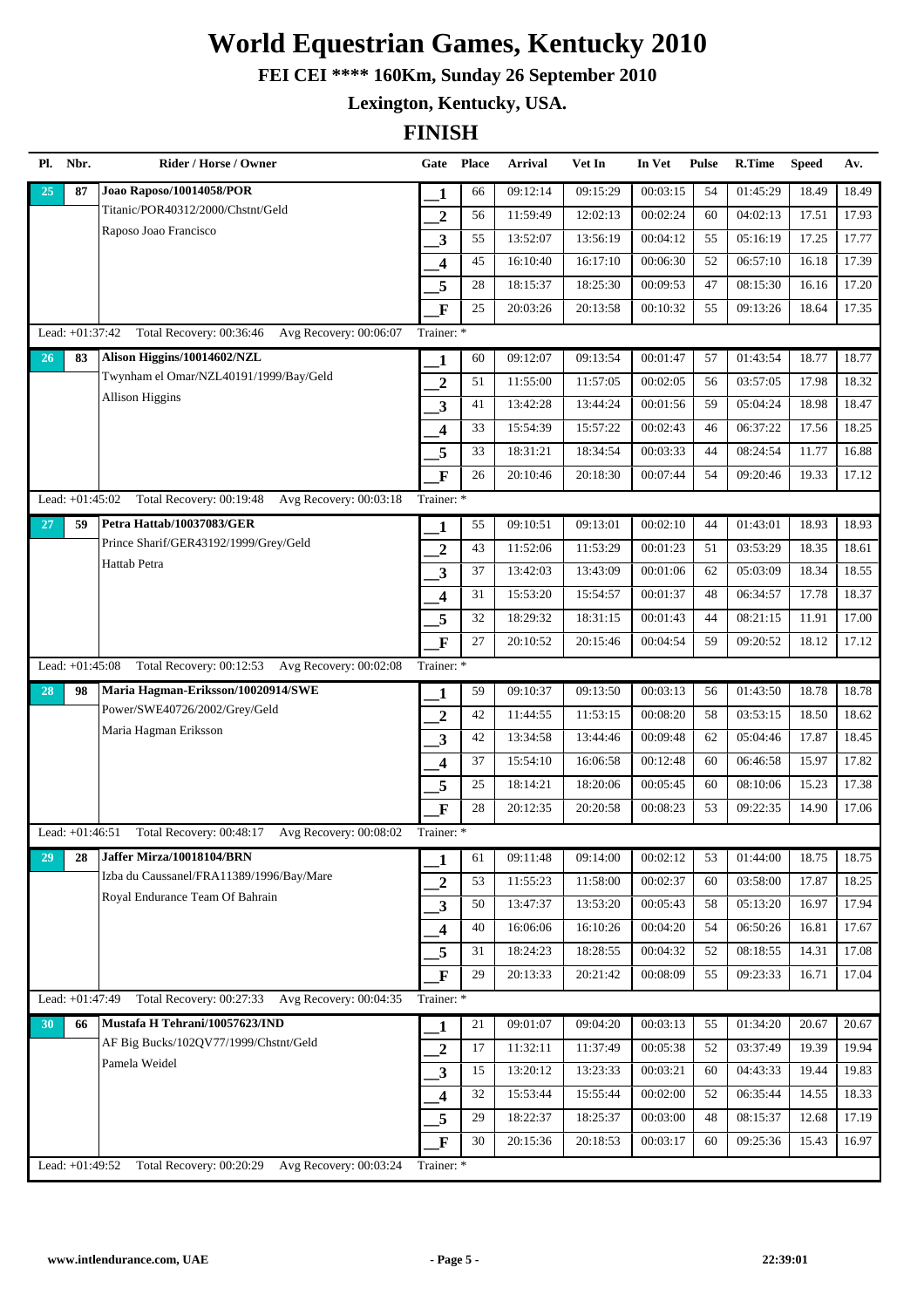**FEI CEI \*\*\*\* 160Km, Sunday 26 September 2010**

**Lexington, Kentucky, USA.**

|    | Pl. Nbr.        | Rider / Horse / Owner                              | Gate Place              |    | <b>Arrival</b> | Vet In   | In Vet   | <b>Pulse</b> | R.Time   | <b>Speed</b> | Av.   |
|----|-----------------|----------------------------------------------------|-------------------------|----|----------------|----------|----------|--------------|----------|--------------|-------|
| 31 | 54              | Christine Yeoman/10014040/GBR                      | 1                       | 39 | 09:07:53       | 09:09:04 | 00:01:11 | 48           | 01:39:04 | 19.68        | 19.68 |
|    |                 | L M Midday/ARG40520/1999/Grey/Mare                 | $\boldsymbol{2}$        | 35 | 11:41:18       | 11:45:11 | 00:03:53 | 59           | 03:45:11 | 18.98        | 19.29 |
|    |                 | Yeoman Christine                                   | $\overline{\mathbf{3}}$ | 26 | 13:24:34       | 13:29:27 | 00:04:53 | 63           | 04:49:27 | 19.89        | 19.42 |
|    |                 |                                                    | 4                       | 17 | 15:34:32       | 15:39:37 | 00:05:05 | 48           | 06:19:37 | 18.10        | 19.11 |
|    |                 |                                                    | 5                       | 23 | 18:08:57       | 18:13:04 | 00:04:07 | 48           | 08:03:04 | 12.24        | 17.64 |
|    |                 |                                                    | F                       | 31 | 20:32:27       | 20:35:55 | 00:03:28 | 53           | 09:42:27 | 10.87        | 16.48 |
|    | Lead: +02:06:43 | Total Recovery: 00:22:37 Avg Recovery: 00:03:46    | Trainer: *              |    |                |          |          |              |          |              |       |
| 32 | 21              | Fernando Goncalves Costa/10015935/BRA              | 1                       | 27 | 09:03:59       | 09:05:21 | 00:01:22 | 55           | 01:35:21 | 20.45        | 20.45 |
|    |                 | Mustaz SC/BRA40433/2000/Grey/Geld                  | $\overline{2}$          | 39 | 11:48:01       | 11:49:36 | 00:01:35 | 60           | 03:49:36 | 17.83        | 18.92 |
|    |                 | Fernando Gonçalves Costa                           | $\mathbf{3}$            | 40 | 13:37:01       | 13:44:03 | 00:07:02 | 58           | 05:04:03 | 17.17        | 18.49 |
|    |                 |                                                    | $\overline{\mathbf{4}}$ | 46 | 16:15:58       | 16:22:43 | 00:06:45 | 47           | 07:02:43 | 13.75        | 17.16 |
|    |                 |                                                    | 5                       | 37 | 18:35:22       | 18:44:12 | 00:08:50 | 52           | 08:34:12 | 13.84        | 16.57 |
|    |                 |                                                    | $\overline{\mathbf{F}}$ | 32 | 20:44:05       | 20:48:48 | 00:04:43 | 57           | 09:54:05 | 13.52        | 16.16 |
|    | Lead: +02:18:21 | Total Recovery: 00:30:17 Avg Recovery: 00:05:02    | Trainer: *              |    |                |          |          |              |          |              |       |
| 33 | 48              | Caroline Denayer Gad/10018182/FRA                  | 1                       | 16 | 09:01:34       | 09:04:08 | 00:02:34 | 50           | 01:34:08 | 20.72        | 20.72 |
|    |                 | Gwellik du Parc/FRA09102/1994/Chstnt/Geld          | $\overline{2}$          | 19 | 11:38:59       | 11:40:08 | 00:01:09 | 57           | 03:40:08 | 19.00        | 19.73 |
|    |                 | Denayer Gad Caroline                               | $\mathbf{3}$            | 16 | 13:23:26       | 13:24:14 | 00:00:48 | 53           | 04:44:14 | 19.94        | 19.78 |
|    |                 |                                                    | $\boldsymbol{4}$        | 24 | 15:48:32       | 15:49:37 | 00:01:05 | 48           | 06:29:37 | 15.49        | 18.62 |
|    |                 |                                                    | 5                       | 35 | 18:35:25       | 18:36:59 | 00:01:34 | 48           | 08:26:59 | 10.79        | 16.81 |
|    |                 |                                                    | $\mathbf{F}$            | 33 | 20:45:05       | 20:47:07 | 00:02:02 | 52           | 09:55:05 | 12.26        | 16.13 |
|    | Lead: +02:19:21 | Total Recovery: 00:09:12 Avg Recovery: 00:01:32    | Trainer: *              |    |                |          |          |              |          |              |       |
| 34 | 41              | Diego Andres Zamora Rodriguez/10057484/CRC         | 1                       | 56 | 09:10:01       | 09:13:12 | 00:03:11 | 62           | 01:43:12 | 18.90        | 18.90 |
|    |                 | Samurai/CRC40097/1999/Grey/Geld                    | $\overline{2}$          | 64 | 12:03:48       | 12:11:18 | 00:07:30 | 56           | 04:11:18 | 16.16        | 17.29 |
|    |                 | Zamora Miranda Marcial                             | 3                       | 59 | 14:03:31       | 14:12:36 | 00:09:05 | 60           | 05:32:36 | 15.72        | 16.90 |
|    |                 |                                                    | $\overline{\mathbf{4}}$ | 53 | 16:32:42       | 16:40:47 | 00:08:05 | 60           | 07:20:47 | 15.09        | 16.46 |
|    |                 |                                                    | 5                       | 41 | 18:54:29       | 19:03:04 | 00:08:35 | 64           | 08:53:04 | 13.72        | 15.98 |
|    |                 |                                                    | $\overline{\mathbf{F}}$ | 34 | 20:53:44       | 21:06:22 | 00:12:38 | 61           | 10:03:44 | 15.28        | 15.90 |
|    | Lead: +02:28:00 | Total Recovery: 00:49:04<br>Avg Recovery: 00:08:10 | Trainer: *              |    |                |          |          |              |          |              |       |
| 35 | 55              | David Yeoman/10024094/GBR                          | 1                       | 41 | 09:07:03       | 09:09:33 | 00:02:30 | 51           | 01:39:33 | 19.59        | 19.59 |
|    |                 | Haszar/GBR40684/1997/Bay/Geld                      | $\boldsymbol{2}$        | 28 | 11:39:04       | 11:42:34 | 00:03:30 | 60           | 03:42:34 | 19.46        | 19.52 |
|    |                 | Yeoman David                                       | 3                       | 25 | 13:21:47       | 13:28:27 | 00:06:40 | 59           | 04:48:27 | 19.40        | 19.49 |
|    |                 |                                                    | $\overline{\mathbf{4}}$ | 39 | 16:01:58       | 16:09:11 | 00:07:13 | 54           | 06:49:11 | 13.52        | 17.73 |
|    |                 |                                                    | 5                       | 34 | 18:28:41       | 18:35:21 | 00:06:40 | 60           | 08:25:21 | 13.16        | 16.86 |
|    |                 |                                                    | $\mathbf{F}$            | 35 | 20:59:17       | 21:02:12 | 00:02:55 | 55           | 10:09:17 | 10.39        | 15.76 |
|    | Lead: +02:33:33 | Total Recovery: 00:29:28 Avg Recovery: 00:04:54    | Trainer: *              |    |                |          |          |              |          |              |       |
| 36 | $\overline{2}$  | Carolina Greenwalt/10014088/ARG                    | 1                       | 23 | 09:02:24       | 09:04:32 | 00:02:08 | 48           | 01:34:32 | 20.63        | 20.63 |
|    |                 | Jessie Q/ARG00926/1996/Grey/Mare                   | $\overline{2}$          | 34 | 11:41:24       | 11:44:58 | 00:03:34 | 64           | 03:44:58 | 18.35        | 19.31 |
|    |                 | Greenwalt Carolina                                 | 3                       | 31 | 13:29:04       | 13:34:37 | 00:05:33 | 64           | 04:54:37 | 18.35        | 19.08 |
|    |                 |                                                    | $\boldsymbol{4}$        | 49 | 16:25:48       | 16:31:01 | 00:05:13 | 48           | 07:11:01 | 11.97        | 16.83 |
|    |                 |                                                    | 5                       | 43 | 18:58:33       | 19:06:45 | 00:08:12 | 56           | 08:56:45 | 11.97        | 15.87 |
|    |                 |                                                    | $\overline{\mathbf{F}}$ | 36 | 21:00:47       | 21:10:18 | 00:09:31 | 56           | 10:10:47 | 14.59        | 15.72 |
|    | Lead: +02:35:03 | Avg Recovery: 00:05:41<br>Total Recovery: 00:34:11 | Trainer: *              |    |                |          |          |              |          |              |       |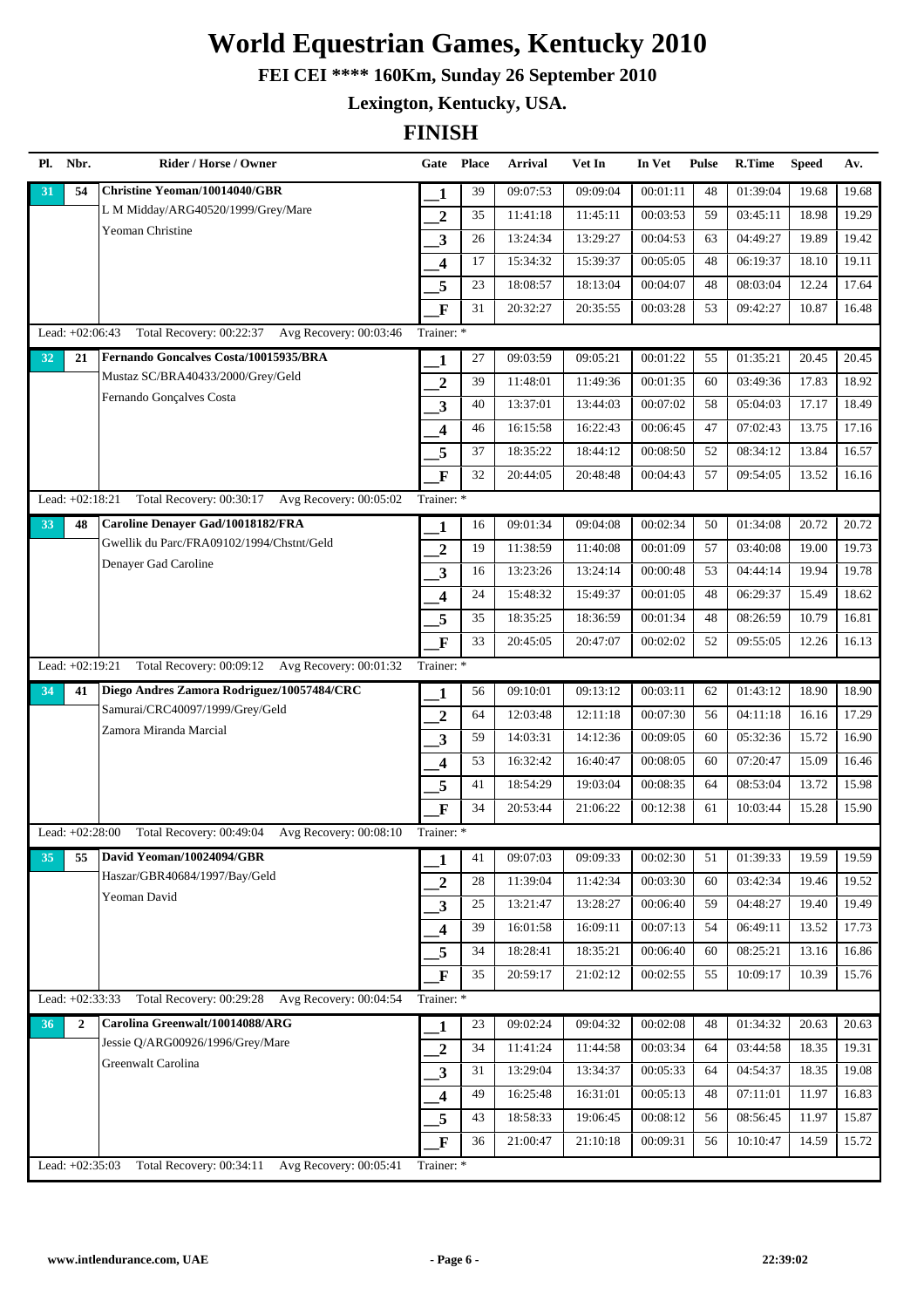**FEI CEI \*\*\*\* 160Km, Sunday 26 September 2010**

**Lexington, Kentucky, USA.**

| Pl. | Nbr.              | Rider / Horse / Owner                           | Gate Place              |        | <b>Arrival</b> | Vet In   | In Vet   | <b>Pulse</b> | <b>R.Time</b> | <b>Speed</b> | Av.   |
|-----|-------------------|-------------------------------------------------|-------------------------|--------|----------------|----------|----------|--------------|---------------|--------------|-------|
| 37  | 29                | Robert Gielen/10018527/CAN                      | 1                       | 78     | 09:29:46       | 09:31:42 | 00:01:56 | 52           | 02:01:42      | 16.02        | 16.02 |
|     |                   | F.C Galaxy/CAN02782/1997/Bay/Geld               | $\overline{2}$          | 71     | 12:36:59       | 12:40:28 | 00:03:29 | 58           | 04:40:28      | 15.08        | 15.49 |
|     |                   | Robert Gielen                                   | $\overline{\mathbf{3}}$ | 63     | 14:24:07       | 14:27:44 | 00:03:37 | 46           | 05:47:44      | 19.00        | 16.17 |
|     |                   |                                                 | $\overline{\mathbf{4}}$ | 57     | 16:58:34       | 17:00:37 | 00:02:03 | 48           | 07:40:37      | 14.46        | 15.75 |
|     |                   |                                                 | 5                       | 44     | 19:07:52       | 19:12:30 | 00:04:38 | 52           | 09:02:30      | 15.46        | 15.71 |
|     |                   |                                                 | $\mathbf{F}$            | 37     | 21:03:55       | 21:09:35 | 00:05:40 | 59           | 10:13:55      | 15.12        | 15.64 |
|     | Lead: +02:38:11   | Total Recovery: 00:21:23 Avg Recovery: 00:03:33 | Trainer: *              |        |                |          |          |              |               |              |       |
| 38  | 102               | Paula Fort/10015378/URU                         | 1                       | 10     | 09:00:53       | 09:02:29 | 00:01:36 | 40           | 01:32:29      | 21.09        | 21.09 |
|     |                   | Campanina/URU40363/1999/Bay/Mare                | $\overline{2}$          | 23     | 11:36:48       | 11:41:12 | 00:04:24 | 62           | 03:41:12      | 18.60        | 19.64 |
|     |                   | <b>Margot Bessonart</b>                         | 3                       | 32     | 13:28:58       | 13:34:59 | 00:06:01 | 61           | 04:54:59      | 17.32        | 19.06 |
|     |                   |                                                 | 4                       | 50     | 16:26:19       | 16:33:14 | 00:06:55 | 60           | 07:13:14      | 11.81        | 16.74 |
|     |                   |                                                 | 5                       | 40     | 18:55:13       | 19:01:02 | 00:05:49 | 57           | 08:51:02      | 12.95        | 16.04 |
|     |                   |                                                 | $\mathbf{F}$            | 38     | 21:06:46       | 21:12:51 | 00:06:05 | 61           | 10:16:46      | 12.60        | 15.57 |
|     | Lead: +02:41:02   | Total Recovery: 00:30:50 Avg Recovery: 00:05:08 | Trainer: *              |        |                |          |          |              |               |              |       |
| 39  | 44                | <b>Cesar Tasias Torras/10028716/ESP</b>         | 1                       | 46     | 09:09:02       | 09:10:49 | 00:01:47 | 58           | 01:40:49      | 19.34        | 19.34 |
|     |                   | Oliver TB/ESP41404/2001/Grey/Stall              | $\overline{2}$          | 40     | 11:47:00       | 11:51:43 | 00:04:43 | 56           | 03:51:43      | 18.29        | 18.75 |
|     |                   | Cesar Tasias Birk                               | 3                       | 39     | 13:40:11       | 13:43:57 | 00:03:46 | 64           | 05:03:57      | 17.69        | 18.50 |
|     |                   |                                                 | $\overline{\mathbf{4}}$ | 48     | 16:25:00       | 16:28:20 | 00:03:20 | 60           | 07:08:20      | 13.12        | 16.93 |
|     |                   |                                                 | 5                       | 42     | 19:02:00       | 19:05:33 | 00:03:33 | 52           | 08:55:33      | 11.81        | 15.91 |
|     |                   |                                                 | $\mathbf{F}$            | 39     | 21:15:57       | 21:22:05 | 00:06:08 | 54           | 10:25:57      | 11.95        | 15.34 |
|     | Lead: $+02:50:13$ | Total Recovery: 00:23:17 Avg Recovery: 00:03:52 | Trainer: *              |        |                |          |          |              |               |              |       |
| 40  | 51                | Beccy Broughton-Booker/10017938/GBR             | 1                       | 40     | 09:06:31       | 09:09:16 | 00:02:45 | 59           | 01:39:16      | 19.64        | 19.64 |
|     |                   | Java Sunlight/GBR13961/1997/Chstnt/Mare         | $\overline{2}$          | 38     | 11:41:40       | 11:49:31 | 00:07:51 | 60           | 03:49:31      | 18.38        | 18.93 |
|     |                   | Broughton S & T                                 | 3                       | 45     | 13:40:44       | 13:46:55 | 00:06:11 | 64           | 05:06:55      | 16.51        | 18.32 |
|     |                   |                                                 | 4                       | 54     | 16:42:58       | 16:46:37 | 00:03:39 | 44           | 07:26:37      | 11.68        | 16.24 |
|     |                   |                                                 | 5                       | 47     | 19:15:40       | 19:21:02 | 00:05:22 | 54           | 09:11:02      | 12.13        | 15.46 |
|     |                   |                                                 | $\mathbf F$             | 40     | 21:17:13       | 21:27:14 | 00:10:01 | 57           | 10:27:13      | 14.18        | 15.31 |
|     | Lead: +02:51:29   | Total Recovery: 00:35:49 Avg Recovery: 00:05:58 | Trainer: *              |        |                |          |          |              |               |              |       |
| 41  | 95                | Eone Willemse/10015314/RSA                      | 1                       | 57     | 09:11:29       | 09:13:38 | 00:02:09 | 52           | 01:43:38      | 18.82        | 18.82 |
|     |                   | Shamwari/USA11398/1998/Bay/Geld                 | $\boldsymbol{2}$        | 50     | 11:51:40       | 11:55:28 | 00:03:48 | 57           | 03:55:28      | 18.16        | 18.45 |
|     |                   | Megan Davis                                     | $\mathbf{3}$            | 47     | 13:44:56       | 13:49:05 | 00:04:09 | 62           | 05:09:05      | 17.36        | 18.19 |
|     |                   |                                                 | $\overline{\mathbf{4}}$ | 52     | 16:31:13       | 16:35:10 | 00:03:57 | 50           | 07:15:10      | 12.94        | 16.67 |
|     |                   |                                                 | 5                       | 45     | 19:15:00       | 19:17:35 | 00:02:35 | 50           | 09:07:35      | 11.26        | 15.56 |
|     |                   |                                                 | $\mathbf{F}$            | 41     | 21:17:19       | 21:23:03 | 00:05:44 | 55           | 10:27:19      | 13.55        | 15.30 |
|     | Lead: +02:51:35   | Total Recovery: 00:22:22 Avg Recovery: 00:03:43 | Trainer: *              |        |                |          |          |              |               |              |       |
| 42  | 99                | Cecilia Strahle-Engqvist/10025264/SWE           | 1                       | $72\,$ | 09:13:19       | 09:18:48 | 00:05:29 | 56           | 01:48:48      | 17.92        | 17.92 |
|     |                   | Aces Comett/102PV39/2000/Bay/Geld               | $\boldsymbol{2}$        | 68     | 12:18:36       | 12:21:13 | 00:02:37 | 62           | 04:21:13      | 15.71        | 16.63 |
|     |                   | Shah Kattie                                     | 3                       | 60     | 14:12:45       | 14:17:58 | 00:05:13 | 58           | 05:37:58      | 16.65        | 16.64 |
|     |                   |                                                 | 4                       | 56     | 16:51:58       | 16:55:59 | 00:04:01 | 52           | 07:35:59      | 13.83        | 15.91 |
|     |                   |                                                 | 5                       | 46     | 19:14:50       | 19:20:17 | 00:05:27 | 52           | 09:10:17      | 13.43        | 15.48 |
|     |                   |                                                 | $\mathbf{F}$            | 42     | 21:17:35       | 21:22:46 | 00:05:11 | 58           | 10:27:35      | 13.97        | 15.30 |
|     | Lead: +02:51:51   | Total Recovery: 00:27:58 Avg Recovery: 00:04:39 | Trainer: *              |        |                |          |          |              |               |              |       |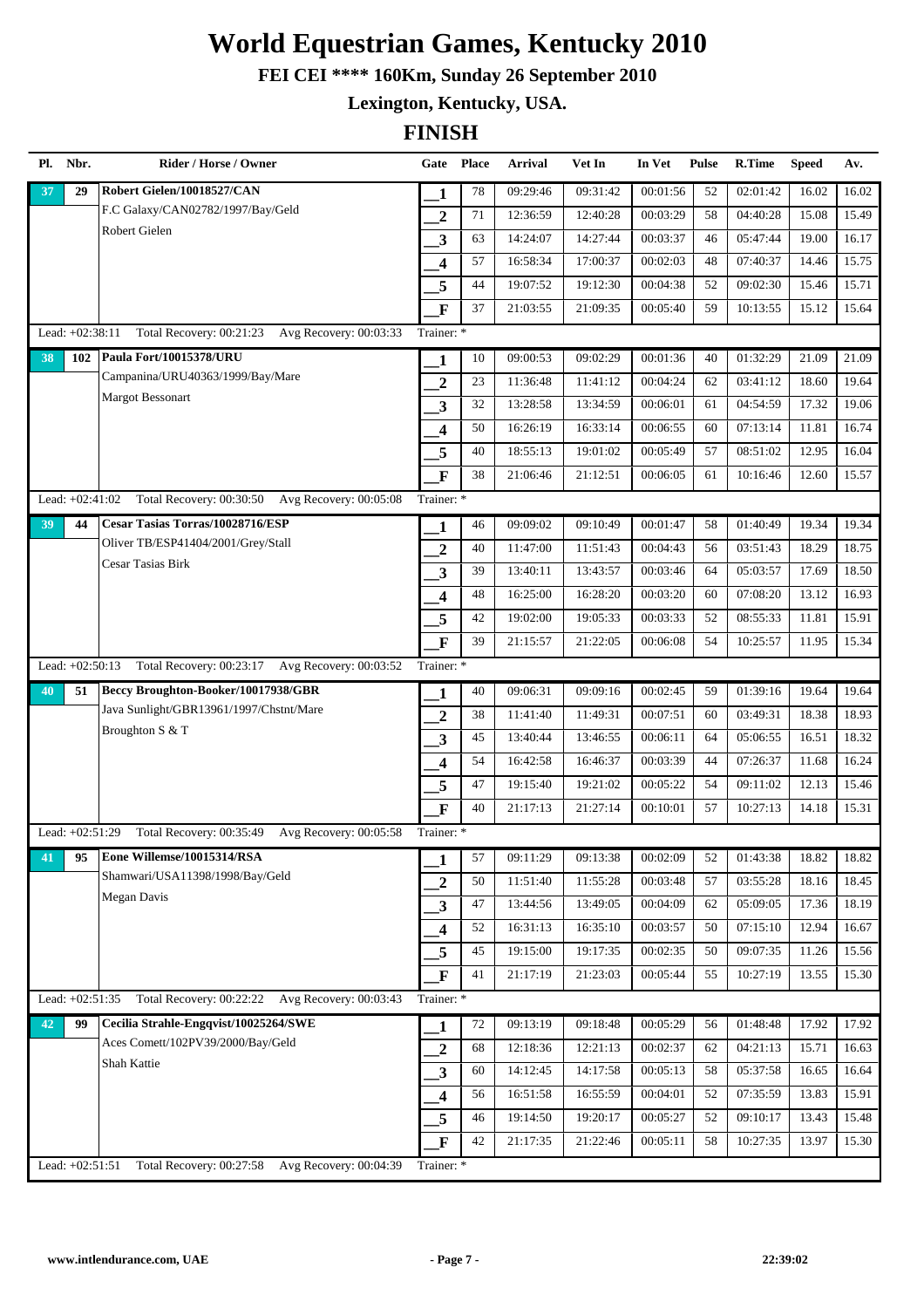**FEI CEI \*\*\*\* 160Km, Sunday 26 September 2010**

**Lexington, Kentucky, USA.**

| Pl. | Nbr.              | Rider / Horse / Owner                              |                         | Gate Place | Arrival  | Vet In   | In Vet   | <b>Pulse</b> | R.Time   | <b>Speed</b> | Av.   |
|-----|-------------------|----------------------------------------------------|-------------------------|------------|----------|----------|----------|--------------|----------|--------------|-------|
| 43  | 53                | Sarah Rogerson/10015425/GBR                        | 1                       | 51         | 09:10:09 | 09:12:01 | 00:01:52 | 53           | 01:42:01 | 19.11        | 19.11 |
|     |                   | FFC First CSea Lord/102MS80/2002/Grey/Geld         | 2                       | 55         | 11:51:00 | 12:00:46 | 00:09:46 | 60           | 04:00:46 | 17.25        | 18.04 |
|     |                   | ×.                                                 | 3                       | 49         | 13:44:54 | 13:53:17 | 00:08:23 | 60           | 05:13:17 | 17.62        | 17.95 |
|     |                   |                                                    | 4                       | 55         | 16:43:03 | 16:49:21 | 00:06:18 | 56           | 07:29:21 | 11.99        | 16.14 |
|     |                   |                                                    | 5                       | 48         | 19:15:38 | 19:21:06 | 00:05:28 | 60           | 09:11:06 | 12.44        | 15.46 |
|     |                   |                                                    | $\mathbf F$             | 43         | 21:18:09 | 21:28:51 | 00:10:42 | 60           | 10:28:09 | 14.02        | 15.28 |
|     | Lead: +02:52:25   | Total Recovery: 00:42:29<br>Avg Recovery: 00:07:04 | Trainer: *              |            |          |          |          |              |          |              |       |
| 44  | 15                | Penelope Toft/10013832/AUS                         | 1                       | 32         | 09:04:05 | 09:06:17 | 00:02:12 | 50           | 01:36:17 | 20.25        | 20.25 |
|     |                   | Don/AUS02026/1996/Bay/Geld                         | $\overline{2}$          | 29         | 11:36:43 | 11:43:01 | 00:06:18 | 61           | 03:43:01 | 18.89        | 19.48 |
|     |                   | <b>Toft Penny</b>                                  | 3                       | 27         | 13:25:13 | 13:30:01 | 00:04:48 | 61           | 04:50:01 | 19.07        | 19.39 |
|     |                   |                                                    | $\overline{\mathbf{4}}$ | 34         | 15:53:58 | 15:58:34 | 00:04:36 | 48           | 06:38:34 | 15.04        | 18.20 |
|     |                   |                                                    | 5                       | 36         | 18:33:27 | 18:39:18 | 00:05:51 | 53           | 08:29:18 | 11.43        | 16.73 |
|     |                   |                                                    | $\mathbf F$             | 44         | 21:36:08 | 21:41:09 | 00:05:01 | 51           | 10:46:08 | 7.89         | 14.86 |
|     | Lead: +03:10:24   | Total Recovery: 00:28:46 Avg Recovery: 00:04:47    | Trainer: *              |            |          |          |          |              |          |              |       |
| 45  | 80                | Anna Afra Wucher/10020334/NAM                      | 1                       | 86         | 09:32:08 | 09:38:53 | 00:06:45 | 55           | 02:08:53 | 15.13        | 15.13 |
|     |                   | DJB K D Fantasia/102OY71/2001/Grey/Mare            | $\overline{2}$          | 75         | 12:36:26 | 12:42:42 | 00:06:16 | 53           | 04:42:42 | 15.56        | 15.37 |
|     |                   | <b>Butler-Stasiuk Cecilia</b>                      | 3                       | 65         | 14:42:31 | 14:46:53 | 00:04:22 | 64           | 06:06:53 | 15.18        | 15.32 |
|     |                   |                                                    | 4                       | 58         | 17:14:44 | 17:19:07 | 00:04:23 | 52           | 07:59:07 | 14.54        | 15.14 |
|     |                   |                                                    | 5                       | 49         | 19:38:45 | 19:45:14 | 00:06:29 | 60           | 09:35:14 | 13.17        | 14.81 |
|     |                   |                                                    | $\mathbf{F}$            | 45         | 21:44:51 | 21:52:15 | 00:07:24 | 63           | 10:54:51 | 13.57        | 14.66 |
|     | Lead: +03:19:07   | Total Recovery: 00:35:39<br>Avg Recovery: 00:05:56 | Trainer: *              |            |          |          |          |              |          |              |       |
| 46  | 35                | Ana Maria Novoa/10013863/CHI                       | 1                       | 74         | 09:23:03 | 09:26:09 | 00:03:06 | 54           | 01:56:09 | 16.79        | 16.79 |
|     |                   | Pistrat/CHI40014/1998/Bay/Geld                     | $\overline{2}$          | 74         | 12:39:35 | 12:42:38 | 00:03:03 | 55           | 04:42:38 | 14.38        | 15.37 |
|     |                   | Ana María Novoa Fuentealba                         | 3                       | 66         | 14:46:07 | 14:48:41 | 00:02:34 | 42           | 06:08:41 | 14.85        | 15.25 |
|     |                   |                                                    | $\overline{\mathbf{4}}$ | 59         | 17:16:59 | 17:20:30 | 00:03:31 | 48           | 08:00:30 | 14.60        | 15.10 |
|     |                   |                                                    | 5                       | 50         | 19:46:07 | 19:48:47 | 00:02:40 | 44           | 09:38:47 | 12.88        | 14.72 |
|     |                   |                                                    | $\mathbf F$             | 46         | 21:53:04 | 21:57:29 | 00:04:25 | 56           | 11:03:04 | 12.81        | 14.48 |
|     | Lead: +03:27:20   | Total Recovery: 00:19:19 Avg Recovery: 00:03:13    | Trainer: *              |            |          |          |          |              |          |              |       |
| 47  | 68                | Gianluca Laliscia/10013935/ITA                     | 1                       | 88         | 09:32:54 | 09:39:21 | 00:06:27 | 58           | 02:09:21 | 15.07        | 15.07 |
|     |                   | Leila de Saularie/FRA42744/1999/Chstnt/Mare        | $\mathbf{2}$            | 79         | 12:38:16 | 12:43:44 | 00:05:28 | 60           | 04:43:44 | 15.51        | 15.31 |
|     |                   | Laliscia Gianluca                                  | 3                       | 69         | 14:46:20 | 14:52:04 | 00:05:44 | 61           | 06:12:04 | 14.47        | 15.11 |
|     |                   |                                                    | $\overline{\mathbf{4}}$ | 62         | 17:25:35 | 17:32:17 | 00:06:42 | 52           | 08:12:17 | 13.57        | 14.73 |
|     |                   |                                                    | 5                       | 53         | 19:53:13 | 19:59:09 | 00:05:56 | 52           | 09:49:09 | 13.07        | 14.46 |
|     |                   |                                                    | $\mathbf{F}$            | 47         | 21:55:18 | 22:04:33 | 00:09:15 | 61           | 11:05:18 | 14.18        | 14.43 |
|     | Lead: $+03:29:34$ | Total Recovery: 00:39:32<br>Avg Recovery: 00:06:35 | Trainer: *              |            |          |          |          |              |          |              |       |
| 48  | 70                | Alfonso Striano/10014526/ITA                       | 1                       | 83         | 09:32:40 | 09:35:02 | 00:02:22 | 58           | 02:05:02 | 15.60        | 15.60 |
|     |                   | Waligora/ITA41472/1999/Grey/Stall                  | $\boldsymbol{2}$        | 72         | 12:38:07 | 12:40:55 | 00:02:48 | 62           | 04:40:55 | 15.36        | 15.46 |
|     |                   | Allega Pierfranco                                  | 3                       | 68         | 14:46:13 | 14:51:42 | 00:05:29 | 58           | 06:11:42 | 14.08        | 15.13 |
|     |                   |                                                    | $\overline{\mathbf{4}}$ | 60         | 17:25:38 | 17:30:37 | 00:04:59 | 52           | 08:10:37 | 13.72        | 14.79 |
|     |                   |                                                    | 5                       | 52         | 19:53:21 | 19:58:46 | 00:05:25 | 56           | 09:48:46 | 12.90        | 14.47 |
|     |                   |                                                    | $\mathbf{F}$            | 48         | 21:55:19 | 22:04:24 | 00:09:05 | 56           | 11:05:19 | 14.11        | 14.43 |
|     | Lead: +03:29:35   | Total Recovery: 00:30:08<br>Avg Recovery: 00:05:01 | Trainer: *              |            |          |          |          |              |          |              |       |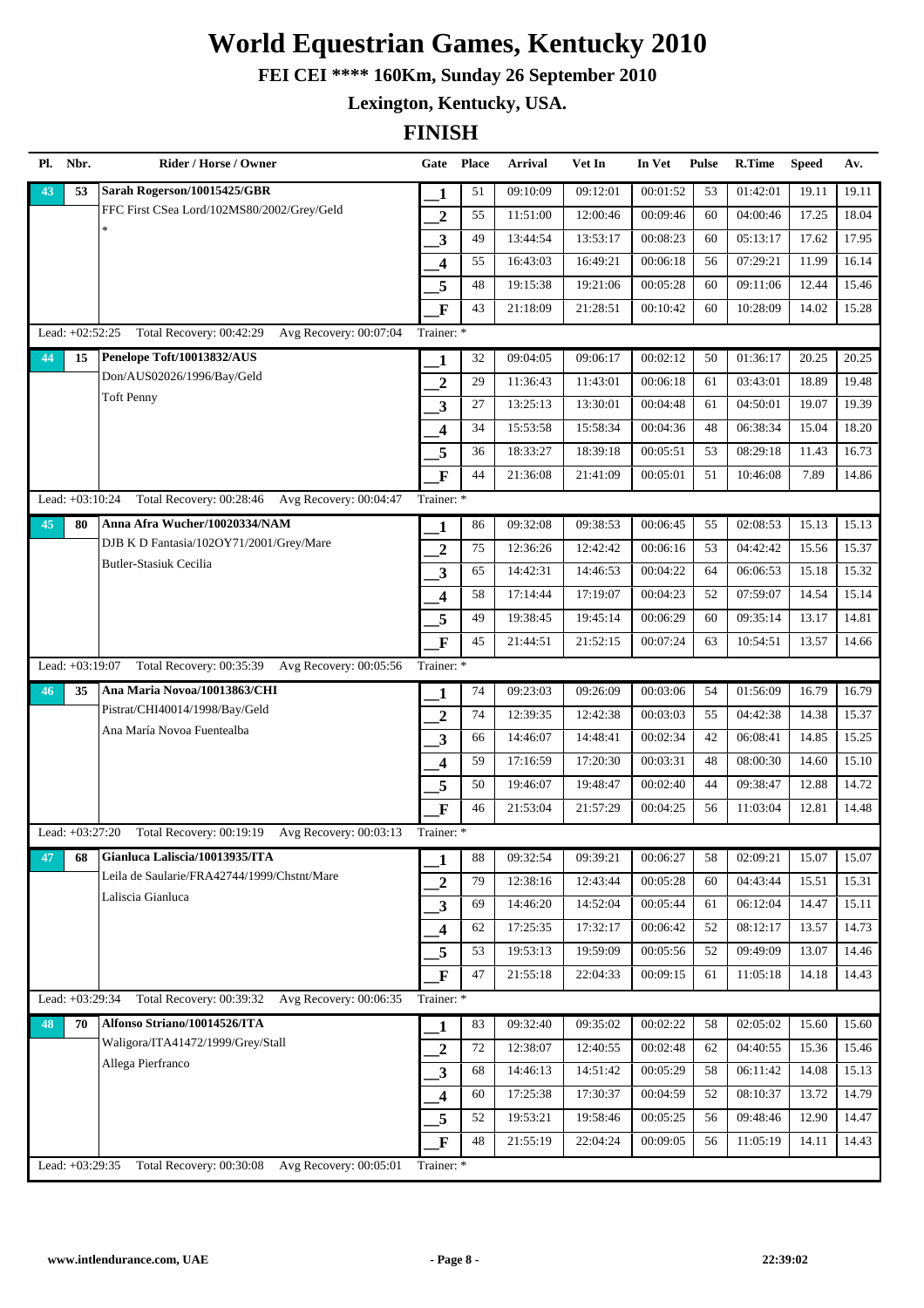**FEI CEI \*\*\*\* 160Km, Sunday 26 September 2010**

**Lexington, Kentucky, USA.**

| Pl. | Nbr.              | Rider / Horse / Owner                              | Gate Place              |    | <b>Arrival</b> | Vet In   | In Vet   | <b>Pulse</b> | R.Time   | <b>Speed</b> | Av.   |
|-----|-------------------|----------------------------------------------------|-------------------------|----|----------------|----------|----------|--------------|----------|--------------|-------|
| 49  | 69                | Martina Lui/10029168/ITA                           | 1                       | 81 | 09:32:42       | 09:34:25 | 00:01:43 | 50           | 02:04:25 | 15.67        | 15.67 |
|     |                   | Jo Farouza/ITA09152/1998/Chstnt/Stall              | $\overline{2}$          | 70 | 12:38:14       | 12:40:13 | 00:01:59 | 56           | 04:40:13 | 15.37        | 15.50 |
|     |                   | Az.Agr. Lui Martina                                | $\overline{\mathbf{3}}$ | 70 | 14:46:23       | 14:52:41 | 00:06:18 | 61           | 06:12:41 | 13.82        | 15.09 |
|     |                   |                                                    | $\overline{\mathbf{4}}$ | 61 | 17:25:33       | 17:31:07 | 00:05:34 | 56           | 08:11:07 | 13.78        | 14.77 |
|     |                   |                                                    | 5                       | 56 | 19:53:18       | 20:03:47 | 00:10:29 | 60           | 09:53:47 | 12.33        | 14.35 |
|     |                   |                                                    | $\mathbf{F}$            | 49 | 21:55:20       | 22:04:52 | 00:09:32 | 54           | 11:05:20 | 15.09        | 14.43 |
|     | Lead: +03:29:36   | Total Recovery: 00:35:35 Avg Recovery: 00:05:55    | Trainer: *              |    |                |          |          |              |          |              |       |
| 50  | 67                | Andrea Iacchelli/10013934/ITA                      | 1                       | 82 | 09:32:49       | 09:34:47 | 00:01:58 | 63           | 02:04:47 | 15.63        | 15.63 |
|     |                   | Djamina/ITA09201/1998/Grey/Mare                    | $\overline{2}$          | 73 | 12:38:11       | 12:42:05 | 00:03:54 | 63           | 04:42:05 | 15.22        | 15.40 |
|     |                   | Leopoldo Rega                                      | 3                       | 67 | 14:46:11       | 14:51:31 | 00:05:20 | 59           | 06:11:31 | 14.29        | 15.13 |
|     |                   |                                                    | 4                       | 63 | 17:25:35       | 17:32:22 | 00:06:47 | 56           | 08:12:22 | 13.50        | 14.73 |
|     |                   |                                                    | 5                       | 54 | 19:53:26       | 19:59:21 | 00:05:55 | 54           | 09:49:21 | 13.05        | 14.46 |
|     |                   |                                                    | F                       | 50 | 21:55:21       | 22:05:01 | 00:09:40 | 56           | 11:05:21 | 14.21        | 14.43 |
|     | Lead: +03:29:37   | Total Recovery: 00:33:34 Avg Recovery: 00:05:35    | Trainer: *              |    |                |          |          |              |          |              |       |
| 51  | 20                | Karina Camargo Arroyo dos Santos/10015958/BRA      | 1                       | 37 | 09:05:09       | 09:08:28 | 00:03:19 | 53           | 01:38:28 | 19.80        | 19.80 |
|     |                   | HSK Nadjin/BRA02098/1997/Bay/Mare                  | $\overline{2}$          | 54 | 11:50:24       | 11:58:15 | 00:07:51 | 57           | 03:58:15 | 17.13        | 18.23 |
|     |                   | Silvio A. Arroyo dos Santos                        | 3                       | 51 | 13:50:37       | 13:54:38 | 00:04:01 | 64           | 05:14:38 | 16.73        | 17.87 |
|     |                   |                                                    | $\overline{\mathbf{4}}$ | 47 | 16:12:18       | 16:26:30 | 00:14:12 | 56           | 07:06:30 | 14.59        | 17.01 |
|     |                   |                                                    | 5                       | 51 | 19:46:17       | 19:58:15 | 00:11:58 | 56           | 09:48:15 | 7.83         | 14.48 |
|     |                   |                                                    | $\mathbf{F}$            | 51 | 21:56:07       | 22:06:39 | 00:10:32 | 50           | 11:06:07 | 13.87        | 14.41 |
|     | Lead: $+03:30:23$ | Total Recovery: 00:51:53 Avg Recovery: 00:08:38    | Trainer: *              |    |                |          |          |              |          |              |       |
| 52  | 30                | Gail Marie Jewell/10039737/CAN                     | 1                       | 80 | 09:29:56       | 09:34:13 | 00:04:17 | 55           | 02:04:13 | 15.70        | 15.70 |
|     |                   | NL Temptation/CAN40284/1998/Bay/Mare               | $\overline{2}$          | 81 | 12:46:46       | 12:49:28 | 00:02:42 | 58           | 04:49:28 | 14.49        | 15.01 |
|     |                   | Karius Elroy                                       | 3                       | 71 | 14:54:19       | 14:58:05 | 00:03:46 | 62           | 06:18:05 | 14.42        | 14.87 |
|     |                   |                                                    | 4                       | 64 | 17:36:27       | 17:38:45 | 00:02:18 | 48           | 08:18:45 | 13.53        | 14.54 |
|     |                   |                                                    | 5                       | 55 | 20:00:24       | 20:03:02 | 00:02:38 | 48           | 09:53:02 | 13.43        | 14.37 |
|     |                   |                                                    | $\mathbf F$             | 52 | 22:11:23       | 22:18:42 | 00:07:19 | 52           | 11:21:23 | 12.22        | 14.09 |
|     | Lead: +03:45:39   | Total Recovery: 00:23:00<br>Avg Recovery: 00:03:50 | Trainer: *              |    |                |          |          |              |          |              |       |
| 53  | 97                | Lucia Starovecka/10018710/SVK                      | 1                       | 91 | 09:34:45       | 09:40:29 | 00:05:44 | 56           | 02:10:29 | 14.94        | 14.94 |
|     |                   | Balkan/102PG21/2001/Grey/Geld                      | $\overline{2}$          | 83 | 12:53:59       | 12:56:22 | 00:02:23 | 58           | 04:56:22 | 14.43        | 14.66 |
|     |                   | Lucia Supekova                                     | $\mathbf{3}$            | 73 | 14:59:10       | 15:02:48 | 00:03:38 | 57           | 06:22:48 | 14.79        | 14.69 |
|     |                   |                                                    | $\overline{\mathbf{4}}$ | 65 | 17:36:27       | 17:40:56 | 00:04:29 | 52           | 08:20:56 | 13.82        | 14.48 |
|     |                   |                                                    | 5                       | 57 | 20:04:33       | 20:14:38 | 00:10:05 | 56           | 10:04:38 | 12.21        | 14.09 |
|     |                   |                                                    | $\mathbf F$             | 53 | 22:11:32       | 22:27:28 | 00:15:56 | 62           | 11:21:32 | 14.04        | 14.09 |
|     | Lead: +03:45:48   | Avg Recovery: 00:07:02<br>Total Recovery: 00:42:15 | Trainer: *              |    |                |          |          |              |          |              |       |
| 54  | 32                | Ruth Sturley/10017844/CAN                          | 1                       | 84 | 09:31:32       | 09:35:38 | 00:04:06 | 53           | 02:05:38 | 15.52        | 15.52 |
|     |                   | RBF Super Sport/CAN02334/1993/Chstnt/Geld          | $\boldsymbol{2}$        | 80 | 12:45:16       | 12:48:15 | 00:02:59 | 59           | 04:48:15 | 14.72        | 15.07 |
|     |                   | <b>Sturley Ruth</b>                                | 3                       | 72 | 14:54:16       | 14:58:42 | 00:04:26 | 52           | 06:18:42 | 14.13        | 14.85 |
|     |                   |                                                    | $\overline{\mathbf{4}}$ | 67 | 17:55:28       | 17:58:56 | 00:03:28 | 52           | 08:38:56 | 11.64        | 13.98 |
|     |                   |                                                    | 5                       | 59 | 20:13:03       | 20:21:23 | 00:08:20 | 56           | 10:11:23 | 13.69        | 13.94 |
|     |                   |                                                    | $\mathbf{F}$            | 54 | 22:20:16       | 22:31:04 | 00:10:48 | 52           | 11:30:16 | 13.69        | 13.91 |
|     | Lead: +03:54:32   | Total Recovery: 00:34:07<br>Avg Recovery: 00:05:41 | Trainer: *              |    |                |          |          |              |          |              |       |